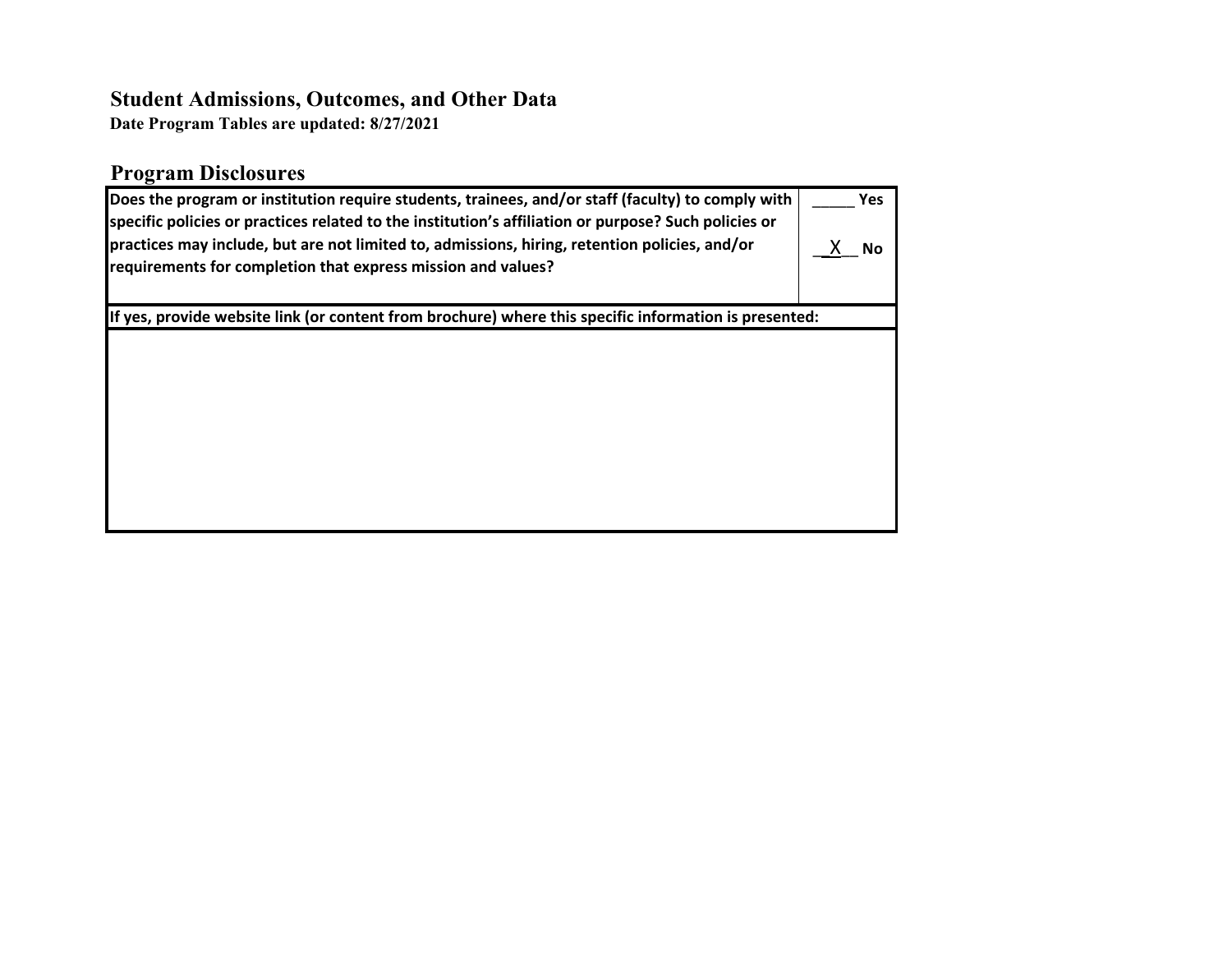## **Time to Completion for all students entering the program**

|                                                                          |          |               |      |               |          |               |     |               |               |          |               |           | <b>Year in which Degrees were Conferred</b> |           |               |           |               |               |                   |               |
|--------------------------------------------------------------------------|----------|---------------|------|---------------|----------|---------------|-----|---------------|---------------|----------|---------------|-----------|---------------------------------------------|-----------|---------------|-----------|---------------|---------------|-------------------|---------------|
| <b>Outcome</b>                                                           |          | 2011-2012     |      | 2012-2013     |          | 2013-2014     |     | 2014-2015     | 2015-2016     |          | 2016-2017     | 2017-2018 |                                             | 2018-2019 |               | 2019-2020 |               | 2020-2021     |                   | <b>Total</b>  |
| Total number of students with doctoral degree conferred<br>on transcript |          |               |      |               |          |               |     |               |               |          |               |           |                                             |           |               |           |               |               | 61                |               |
| <b>Mean</b> number of years to complete the program                      |          | 7.65          |      | 7.76          |          | 7.27          | 6.7 |               | 6.75          |          | 6.81          |           | 7.15                                        |           | 6.4           |           | 6.88          | 7.66          | 7.1               |               |
| Median number of years to complete the program                           |          | 7.65          | 7.94 |               |          | 7.05          |     |               |               |          | 7.08          |           | 7.1                                         |           |               |           |               |               |                   | 7.03          |
| <b>Time to Degree Ranges</b>                                             |          | $\frac{1}{2}$ |      | $\frac{6}{9}$ |          | $\frac{1}{2}$ |     | $\frac{1}{2}$ | $\frac{6}{9}$ |          | $\frac{1}{2}$ |           | $\frac{6}{9}$                               |           | $\frac{1}{2}$ |           | $\frac{1}{2}$ | $\frac{1}{2}$ |                   | $\frac{1}{2}$ |
| Students in less than 5 years                                            | -0       |               |      |               | $\theta$ |               | O   |               |               | $\theta$ |               |           |                                             |           |               |           |               |               |                   |               |
| Students in 5 years                                                      |          |               |      |               |          |               |     | $\Omega$      |               | $\theta$ |               |           | -0                                          |           |               |           |               | $\left($      |                   |               |
| Students in 6 years                                                      | $\Omega$ |               |      |               |          | 27            |     | 43            |               |          | 20            |           | 33                                          |           | -60           |           | 33            | 33            | 18                | 30            |
| Students in 7 years                                                      |          | 67            |      |               |          |               | 4   | 57            |               |          | -80           |           | 50                                          |           | 40            |           | 44            | 33            | 26                | 43            |
| Students in more than 7 years                                            |          | 33            |      | 50            |          | 36            | -0  |               |               | $\theta$ |               |           |                                             |           |               |           | 22            | 33            | $\sqrt{ }$<br>.3. | 21            |

**Also, please describe or provide a link to program admissions policies that allow students to enter with credit for prior graduate work, and the expected implications for time to completion. Please indicate NA if not applicable:**

[/Page-Elements/Academics-Research-Centers-Initiatives/D](https://www.gc.cuny.edu/Page-Elements/Academics-Research-Centers-Initiatives/Doctoral-Programs/Psychology/Training-Areas/Clinical-Psychology-@-Queens-College/Student-Admissions,-Outcomes,-Other-Data)octoral-Programs/Psychology/Training-Areas/Clinical-Psychology-@-Queens-College/Student-Admission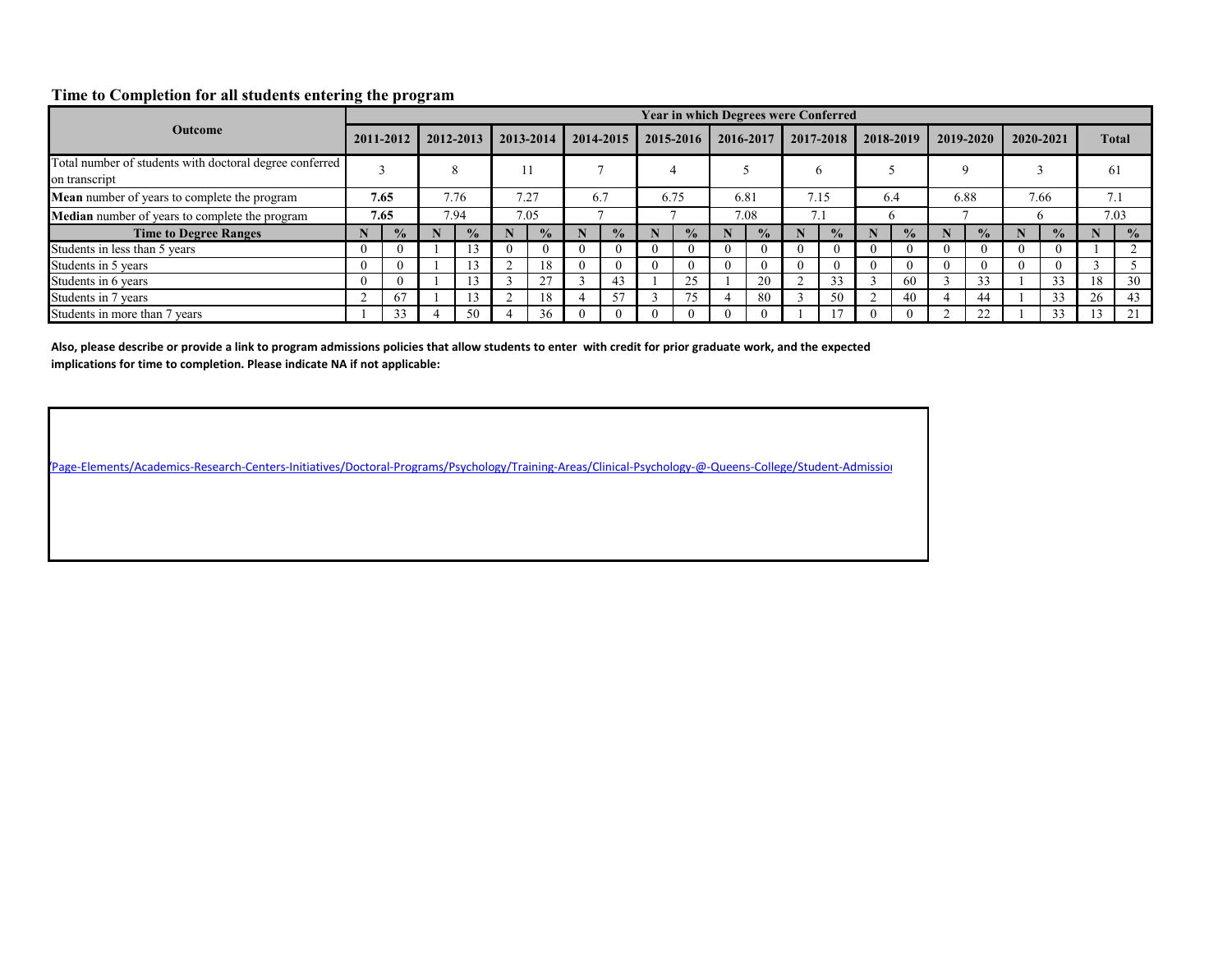# **Program Costs**

| 2021-2022 $1^{\rm st}$ -year<br><b>Cohort Cost</b> |
|----------------------------------------------------|
| \$0                                                |
| \$965                                              |
| <b>NA</b>                                          |
| \$182                                              |
| \$500                                              |
|                                                    |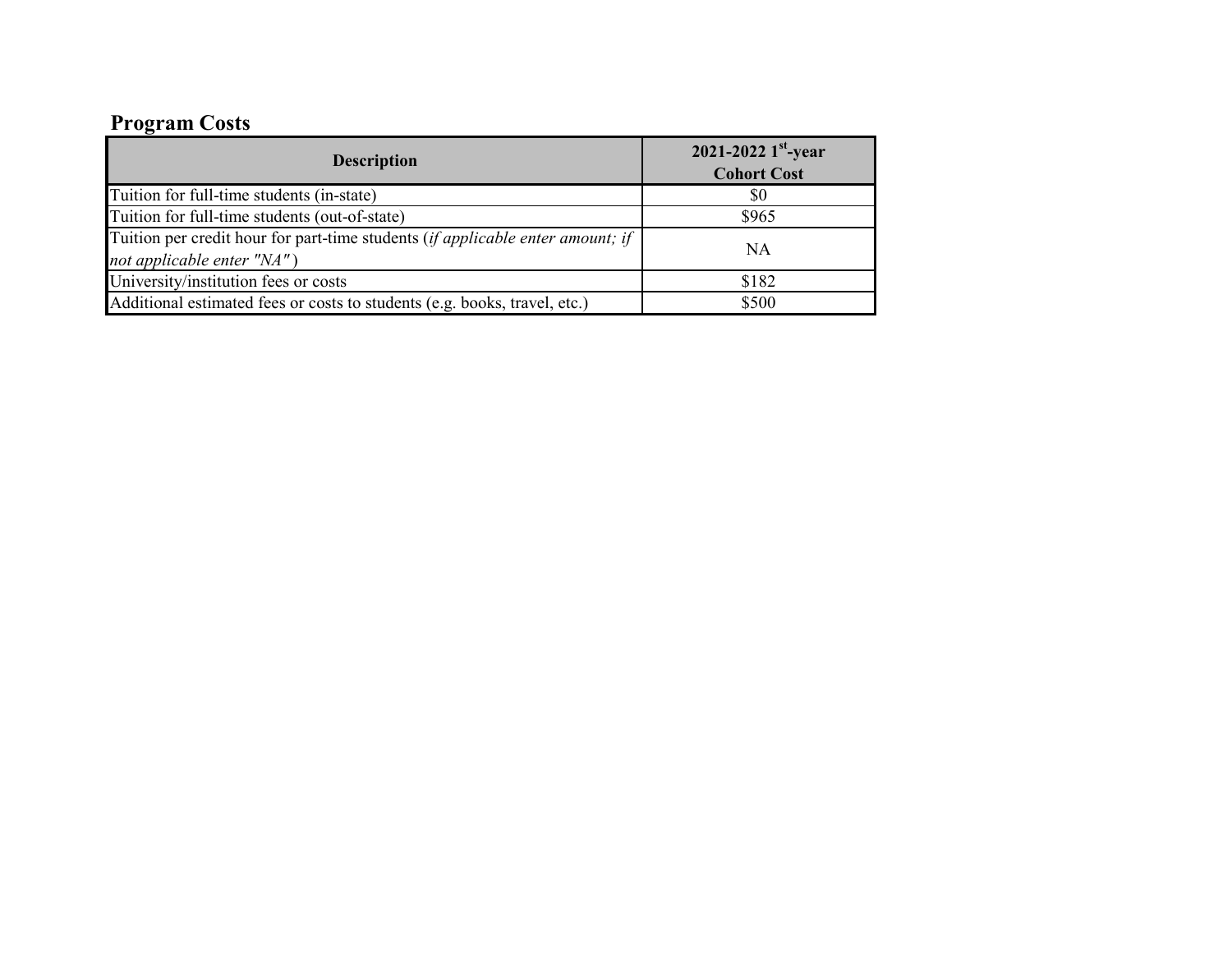|                                                                                                                                      |                |                          |                |                |                  |               |                  |                          |                | <b>Year Applied for Internship</b> |                |               |                |                          |                |                          |                |               |           |               |
|--------------------------------------------------------------------------------------------------------------------------------------|----------------|--------------------------|----------------|----------------|------------------|---------------|------------------|--------------------------|----------------|------------------------------------|----------------|---------------|----------------|--------------------------|----------------|--------------------------|----------------|---------------|-----------|---------------|
| Outcome                                                                                                                              |                | 2011-2012                |                | 2012-2013      |                  | 2013-2014     |                  | 2014-2015                |                | 2015-2016                          | 2016-2017      |               |                | 2017-2018                |                | 2018-2019                |                | 2019-2020     | 2020-2021 |               |
|                                                                                                                                      | N              | $\frac{0}{0}$            | N              | $\frac{6}{6}$  | N                | $\frac{0}{0}$ |                  | $\frac{0}{0}$            | N              | $\frac{0}{0}$                      | N              | $\frac{6}{6}$ | N              | $\frac{0}{0}$            | N              | $\frac{0}{0}$            | N              | $\frac{0}{0}$ |           | $\frac{0}{0}$ |
| Students who obtained APA/CPA-accredited                                                                                             |                | 57                       | $\overline{4}$ | 67             | $\overline{3}$   | 75            |                  | 67                       | $\overline{4}$ | 67                                 | 5              | 71            |                | 92                       | $\overline{2}$ | 100                      | 6              | 86            |           | 88            |
| Students who obtained APPIC member internships that<br>were not APA/CPA-accredited (if applicable)                                   | $\theta$       | $\theta$                 | $\mathbf{0}$   | $\theta$       |                  | 25            | $\overline{0}$   | $\theta$                 |                | 17                                 |                | 14            | $\overline{0}$ | $\mathbf{0}$             |                | $\boldsymbol{0}$         | $\mathbf{0}$   | $\Omega$      | $\Omega$  |               |
| Students who obtained other membership organization<br>internships (e.g. CAPIC) that were not APA/CPA-<br>accredited (if applicable) | $\theta$       | $\mathbf{0}$             | $\overline{0}$ | $\overline{0}$ | $\boldsymbol{0}$ | $\mathbf{0}$  | $\boldsymbol{0}$ | $\mathbf{0}$             | $\overline{0}$ | $\mathbf{0}$                       | $\mathbf{0}$   | $\theta$      | $\mathbf{0}$   | $\theta$                 | $\mathbf{0}$   | $\boldsymbol{0}$         | $\mathbf{0}$   | $\Omega$      | $\Omega$  |               |
| Students who obtained internships conforming to<br>CDSPP guidelines that were not APA/CPA-accredited<br>(if applicable)              | $\overline{0}$ | $\Omega$                 | $\theta$       | $\mathbf{0}$   | $\mathbf{0}$     | $\theta$      | $\overline{0}$   | $\mathbf{0}$             | $\Omega$       | $\theta$                           | $\mathbf{0}$   | $\Omega$      | $\overline{0}$ | $\theta$                 |                | $\boldsymbol{0}$         | $\mathbf{0}$   | $\theta$      | $\Omega$  |               |
| Students who obtained other internships that were not<br>APA/CPA-accredited (if applicable)                                          | 3              | 43                       | $\overline{2}$ | 33             | $\theta$         | $\mathbf{0}$  |                  | 17                       |                | 17                                 | $\overline{0}$ | $\Omega$      | $\overline{0}$ | $\theta$                 |                | $\mathbf{0}$             | $\mathbf{0}$   | $\theta$      | $\Omega$  |               |
| Students who obtained any internship                                                                                                 |                | 100                      | 6              | 100            | $\overline{4}$   | 100           | 5                | 83                       | 6              | 100                                | 6              | 86            |                | 92                       | $\overline{2}$ | 100                      | 6              | 86            |           | 88            |
| Students who sought or applied for internships<br>including those who withdrew from the application<br>process                       |                | $\overline{\phantom{a}}$ | 6              |                | $\overline{4}$   |               | 6                | $\overline{\phantom{a}}$ | 6              | $\sim$                             | $\overline{7}$ |               | 12             | $\overline{\phantom{a}}$ | $\overline{2}$ | $\overline{\phantom{0}}$ | $\overline{ }$ |               | 8         |               |

## **Internship Placement - Table 2**

|                                                                                                                |               |   |               |               |           |               |          |                          | <b>Year Applied for Internship</b> |               |           |               |                          |           |               |   |               |
|----------------------------------------------------------------------------------------------------------------|---------------|---|---------------|---------------|-----------|---------------|----------|--------------------------|------------------------------------|---------------|-----------|---------------|--------------------------|-----------|---------------|---|---------------|
| <b>Outcome</b>                                                                                                 | 2011-2012     |   | 2012-2013     | 2013-2014     | 2014-2015 |               |          | 2015-2016                | 2016-2017                          |               | 2017-2018 |               | 2018-2019                | 2019-2020 |               |   | 2020-2021     |
|                                                                                                                | $\frac{1}{2}$ |   | $\frac{0}{2}$ | $\frac{0}{2}$ |           | $\frac{1}{2}$ |          | $\frac{1}{2}$            |                                    | $\frac{1}{2}$ |           | $\frac{0}{0}$ | $\frac{0}{0}$            |           | $\frac{1}{2}$ |   | $\frac{1}{2}$ |
| Students who sought or applied for internships<br>including those who withdrew from the application<br>process |               | O |               | $\sim$        |           | $\sim$        |          | $\overline{\phantom{0}}$ |                                    |               | 12        | $\sim$        | $\overline{\phantom{0}}$ |           |               | € |               |
| Students who obtained paid internships                                                                         | 100           |   | 83            | 100           |           | 67            |          | 67                       |                                    | 86            |           | 92            | 100                      |           | 86            |   | 88            |
| Students who obtained half-time internships* (if<br><i>applicable</i> )                                        |               |   |               |               |           | $\Omega$      | $^{(1)}$ |                          | $\Omega$                           |               |           |               | O                        |           |               |   |               |

\* Cell should only include students who applied for internship and are included in applied cell count from "Internship Placement – Table 1"

## **Internship Placement - Table 1**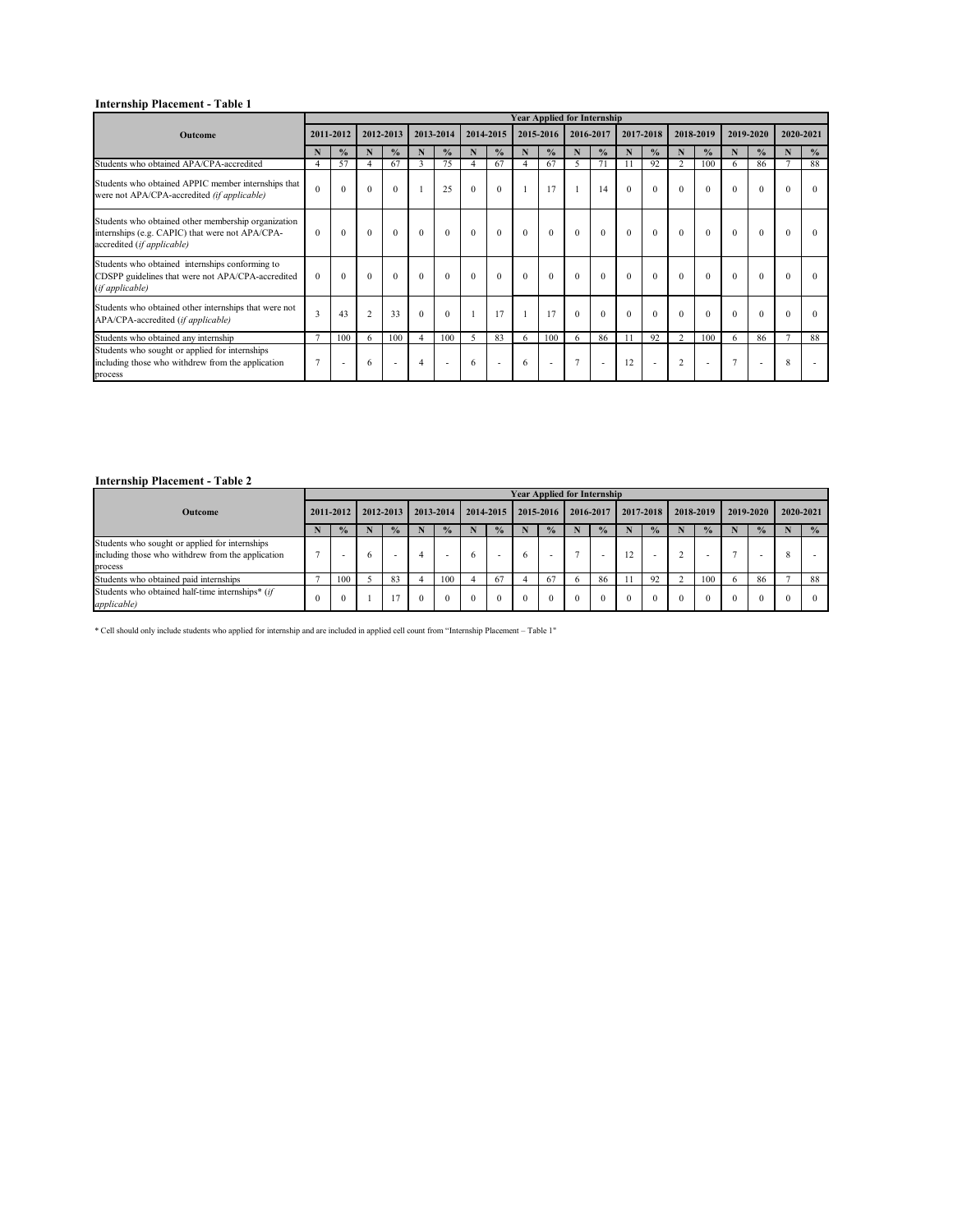## **Attrition**

|                                                                                          |                |                          |                |                          |                |                          |                |                          |              | <b>Year of First Enrollment</b> |                |                          |              |                          |               |                          |               |               |                  |               |
|------------------------------------------------------------------------------------------|----------------|--------------------------|----------------|--------------------------|----------------|--------------------------|----------------|--------------------------|--------------|---------------------------------|----------------|--------------------------|--------------|--------------------------|---------------|--------------------------|---------------|---------------|------------------|---------------|
| <b>Variable</b>                                                                          |                | 2011-2012                |                | 2012-2013                |                | 2013-2014                |                | 2014-2015                |              | 2015-2016                       |                | 2016-2017                |              | 2017-2018                |               | 2018-2019                |               | 2019-2020     |                  | 2020-2021     |
|                                                                                          | N              | $\frac{1}{2}$            | N              | $\frac{0}{0}$            | N              | $\frac{0}{0}$            | N              | $\frac{0}{0}$            | N            | $\frac{1}{2}$                   | N              | $\frac{0}{0}$            | N            | $\frac{1}{2}$            | N             | $\frac{1}{2}$            | N             | $\frac{0}{0}$ | N                | $\frac{0}{0}$ |
| Students for whom this is the<br>year of first enrollment (i.e. new<br>students)         | 8              | $\overline{\phantom{0}}$ | $\overline{ }$ | $\overline{\phantom{0}}$ | $\sigma$       | $\overline{\phantom{0}}$ | 5              | $\overline{\phantom{0}}$ | 5            | $\overline{\phantom{0}}$        | $\sigma$       | $\overline{\phantom{0}}$ | 6            | $\overline{\phantom{0}}$ | $\mathbf{r}$  | $\overline{\phantom{0}}$ | $\mathbf{r}$  |               | $\mathbf{\tau}$  |               |
| Students whose doctoral<br>degrees were conferred on their<br>transcripts                | 6              | 75                       | $\overline{ }$ | 100                      | $\overline{4}$ | 67                       |                | 20                       | $\mathbf{0}$ | $\overline{0}$                  | $\overline{0}$ | $\boldsymbol{0}$         | $\mathbf{0}$ | $\mathbf{0}$             | $\mathbf{0}$  |                          | $\mathbf{0}$  | $\theta$      | $\boldsymbol{0}$ | $\theta$      |
| Students still enrolled in<br>program                                                    | $\sim$         | 25                       | $\overline{0}$ | $\overline{0}$           |                | 17                       | $\overline{3}$ | 60                       | 4            | 80                              | 6              | 100                      | 6            | 100                      | $\mathcal{I}$ | 100                      | $\mathcal{L}$ | 100           | $\overline{7}$   | 100           |
| Students no longer enrolled for<br>any reason other than conferral<br>of doctoral degree | $\overline{0}$ | $\theta$                 | $\overline{0}$ | $\theta$                 |                |                          |                | 20                       |              | 20                              | $\mathbf{0}$   | $\overline{0}$           | $\mathbf{0}$ | $\mathbf{0}$             | $\mathbf{0}$  |                          | $\theta$      | $\Omega$      | $\theta$         | $\theta$      |